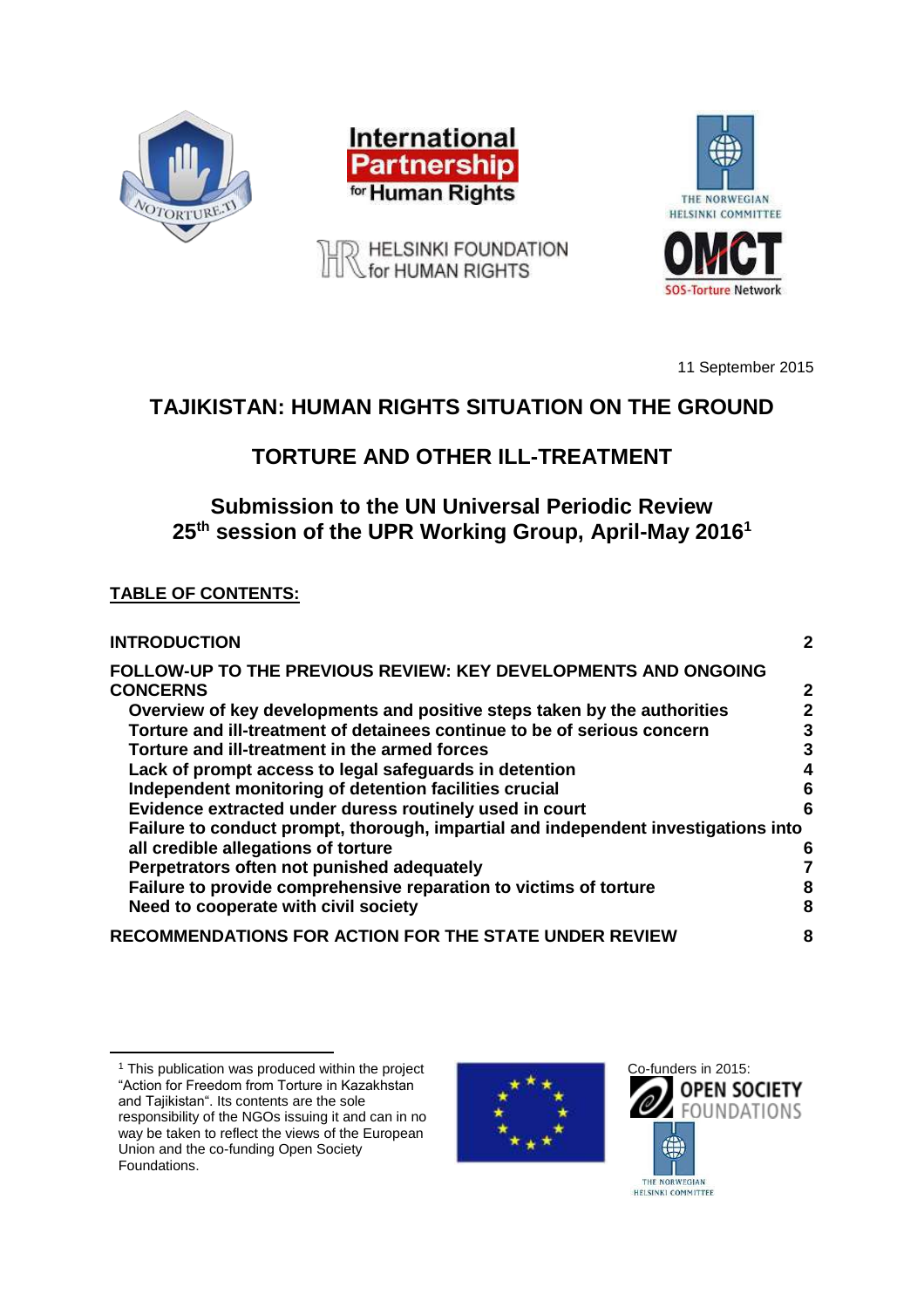## **INTRODUCTION**

This document was jointly produced by the NGO Coalition against Torture in Tajikistan (Coalition against Torture), that unites 12 human rights groups and five independent experts across Tajikistan, and International Partnership for Human Rights (Belgium). Its contents are supported by Helsinki Foundation for Human Rights (Poland), the Norwegian Helsinki Committee and the World Organisation Against Torture (OMCT).

The submission concentrates on developments regarding torture and other forms of ill-treatment since the first cycle of the Universal Periodic Review (UPR) in October 2011. At the beginning of thematic sections, where applicable, the document refers to recommendations made by other countries to Tajikistan in the framework of the 2011 UPR that were accepted by Tajikistan.

The document also takes into account and comments on information received from governmental sources, in particular the document entitled *Information on the Implementation of the National Action Plan of the Republic of Tajikistan regarding Recommendations of Member States of the UN Human Rights Council in connection with the Universal Periodic Review of the Republic of Tajikistan on Human Rights for 2013 to 2015 (Government Information on the Implementation of UPR Recommendations)* and the *Preliminary Report on the Implementation of the Government Action Plan on Torture (Government Report on the Implementation of Action Plan on Torture)*. Both documents were sent to the Coalition against Torture by the Department on Human Rights Guarantees of the Presidential Administration of Tajikistan in March 2015.

## **FOLLOW-UP TO THE PREVIOUS REVIEW: KEY DEVELOPMENTS AND ONGOING CONCERNS**

*Strengthen measures to combat and prevent torture and other cruel and degrading treatments* (**Brazil**, UPR Recommendation 88.25). *Adopt and implement efficient measures to prevent torture and other forms of illtreatment* (**Slovakia**, Recommendation 88.26). *Take concrete actions to eradicate the use of torture, including through strengthening relevant provisions in national legislation* (**United Kingdom of Great Britain and Northern Ireland**, Recommendation 88.28).

This chapter summarizes key developments and steps the authorities have taken since the first cycle of the UPR in 2011 to address concerns of torture, other ill-treatment and impunity. It also provides an overview of ongoing concerns identified by the organizations presenting this submission.

## *Overview of key developments and positive steps taken by the authorities*

*Bring the definition of torture in domestic law into line with the definition in article 1 of CAT* (**Czech Republic**, UPR Recommendation 88.23). *Incorporate a definition of torture into its domestic law, in line with article 1 of CAT (***Australia***,* Recommendation 88.23). *Establish a legal definition of torture in line with article 1 of CAT* (**Canada**, Recommendation 88.24)

In 2012, Tajikistan introduced Article 143-1 ("torture") in its Criminal Code with a definition of torture that is in line with that contained in the United Nations (UN) Convention against Torture. Five criminal cases have since been opened under this Article. There continues to be concern, however, that penalties under Article 143-1 and other articles often used to classify crimes of torture and other ill-treatment are not commensurate with the severity of the crimes committed.

In December 2012, a working group that included NGO representatives was established on the initiative of the Minister of Health and Social Welfare (Ministry of Health) to introduce the standards of the UN Istanbul Protocol into internal documents of forensic experts. In November 2014, the Ministry of Health adopted a form reflecting the principles contained in the Istanbul Protocol for use by medical personnel when examining detainees and recording torture or ill-treatment. Starting in March 2015, the form was forwarded to medical institutions obliging medical personnel to use it when examining detainees at the onset of detention, i.e. before police fills in the detention record.

In order to address the recommendations issued by the UN Committee against Torture and the UN Special Rapporteur on torture, the government of Tajikistan approved an Action Plan on torture in August 2013. Local human rights organisations were not involved in drawing up the Plan and the comments and recommendations the Coalition against Torture sent to the authorities were not reflected in the final document. The Action Plan lacks clear indicators, which would allow for implementation to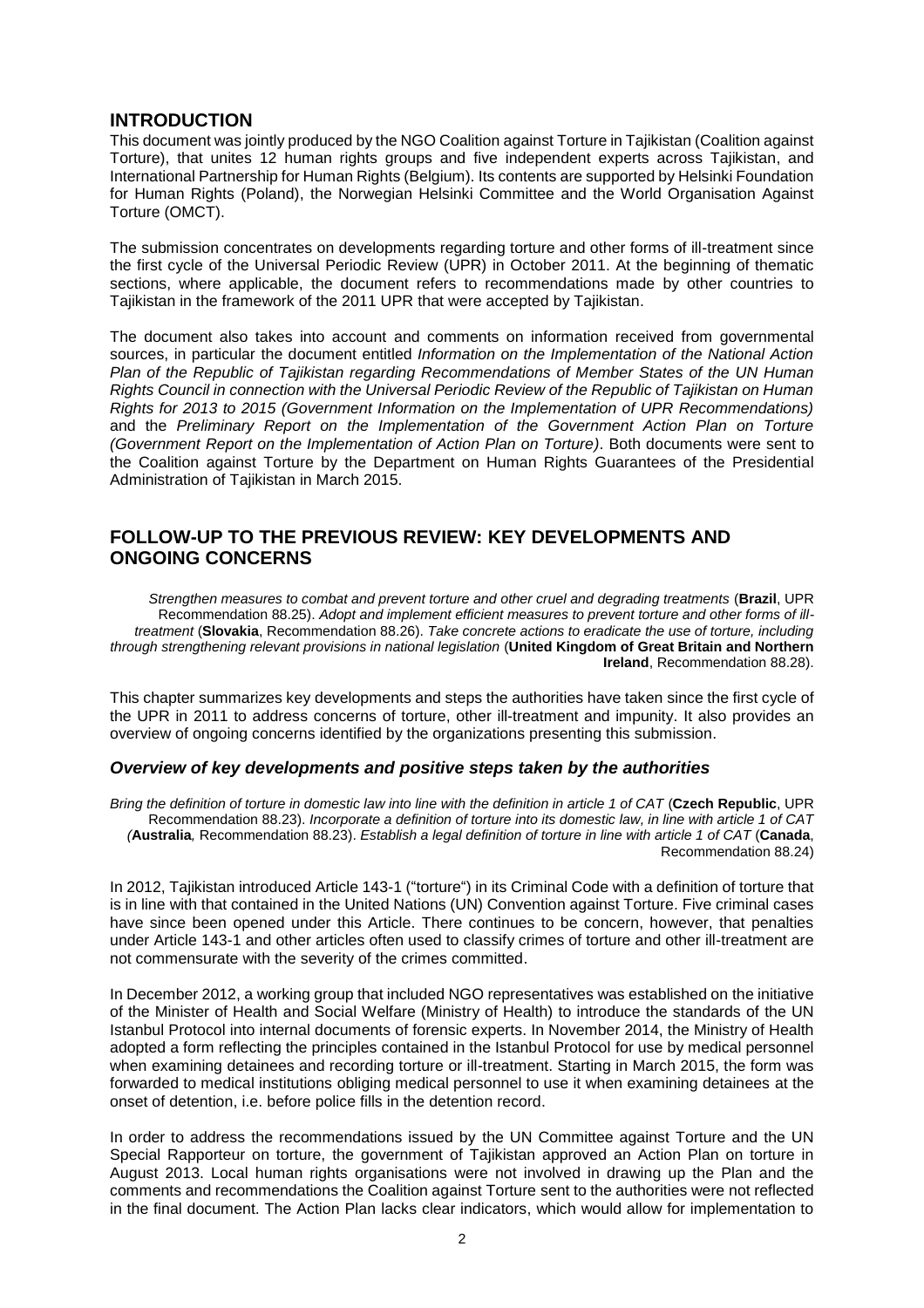be measured or assessed. There is therefore a risk that although crucial issues are being discussed and studied there may be no practical steps that fundamentally improve the situation of torture and illtreatment.

In 2013, the Prosecutor General adopted a textbook for prosecutors, entitled "Legal foundations and organization of activities of the organs of the procuracy on prevention, detection and investigation of torture".

In 2014, the families of two men who died in custody were the first known cases involving allegations of torture to have been awarded compensation for moral damages by courts in Tajikistan. However, we are concerned that the compensation payments granted by civil courts in these and three subsequent cases involving allegations of torture were neither fair not adequate.

In February 2014, a Monitoring Group established as part of the Ombudsman's Office and consisting of Ombudsman Office staff and civil society activists began visiting detention facilities, but there are concerns about their ability to conduct unlimited and unannounced monitoring.

In November 2014, the Criminal Procedure Code (CPC) of Tajikistan was amended to the effect that extradition must be denied when there is a risk of torture in the receiving country. It is not yet possible to assess whether this legislation is adhered to in practice in all cases.

In 2015, the authorities set up a working group to elaborate a concept for reforming the penitentiary system. In May representatives of the Coalition against Torture were invited to attend the working group's meetings and provide comments and recommendations.

#### *Torture and ill-treatment of detainees continue to be of serious concern*

As recently as in February 2015 the Special Rapporteur on torture raised concern about ongoing torture and ill-treatment and about impunity for the perpetrators in the follow-up report to his mission to Tajikistan.

The authorities do not publish comprehensive statistics on complaints, investigations, prosecutions, convictions and means of redress relating to cases involving allegations of torture/ill-treatment.

From 2011 to the end of 2014, members of the Coalition against Torture documented more than two dozen cases each year of men, women and children who were allegedly subjected to torture or illtreatment in pre- and post-trial facilities and in the armed forces. By the middle of August the Coalition had registered 25 new cases in 2015.

In its Concluding Observations issued to Tajikistan in 2012, the Committee against Torture expressed concern about the small number of convictions for violations of the Convention against Torture, despite numerous allegations of torture. Throughout the period under review official investigations were opened only in a small number of cases, and in many cases -– whilst the incidence of torture or ill-treatment would appear to have been confirmed, at least partly – only disciplinary proceedings have been imposed. Many victims of torture did not file complaints for fear of reprisals.

## *Torture and ill-treatment in the armed forces*

Since the beginning of 2014, the Coalition against Torture has documented 12 cases of torture and illtreatment, including hazing, in the armed forces, both under the authority of the Ministry of Defence and the State Committee on National Security of Tajikistan (in particular, the Border Guards). In six of these cases soldiers died (five of them were serving in the Border Guards). In one case a soldier serving in the Border Guards was injured so severely that he was left paralyzed.

Hazing of new recruits by fellow soldiers is routine in Tajikistan's army, although it is prohibited in domestic legislation. Reportedly, such abuse frequently takes place with the consent, acquiescence or approval of officers or other military personnel. In some cases officers themselves engage in abusing soldiers.

During research for a study on the protection of human rights in the army conducted jointly by several Tajikistani human rights groups in 2011 and 2012, numerous soldiers reported that complaining about abuse was strongly discouraged by peers and commanding officers in military units and that anybody who complains would be labelled as a "traitor" and risked further abuse. Complaints submitted to senior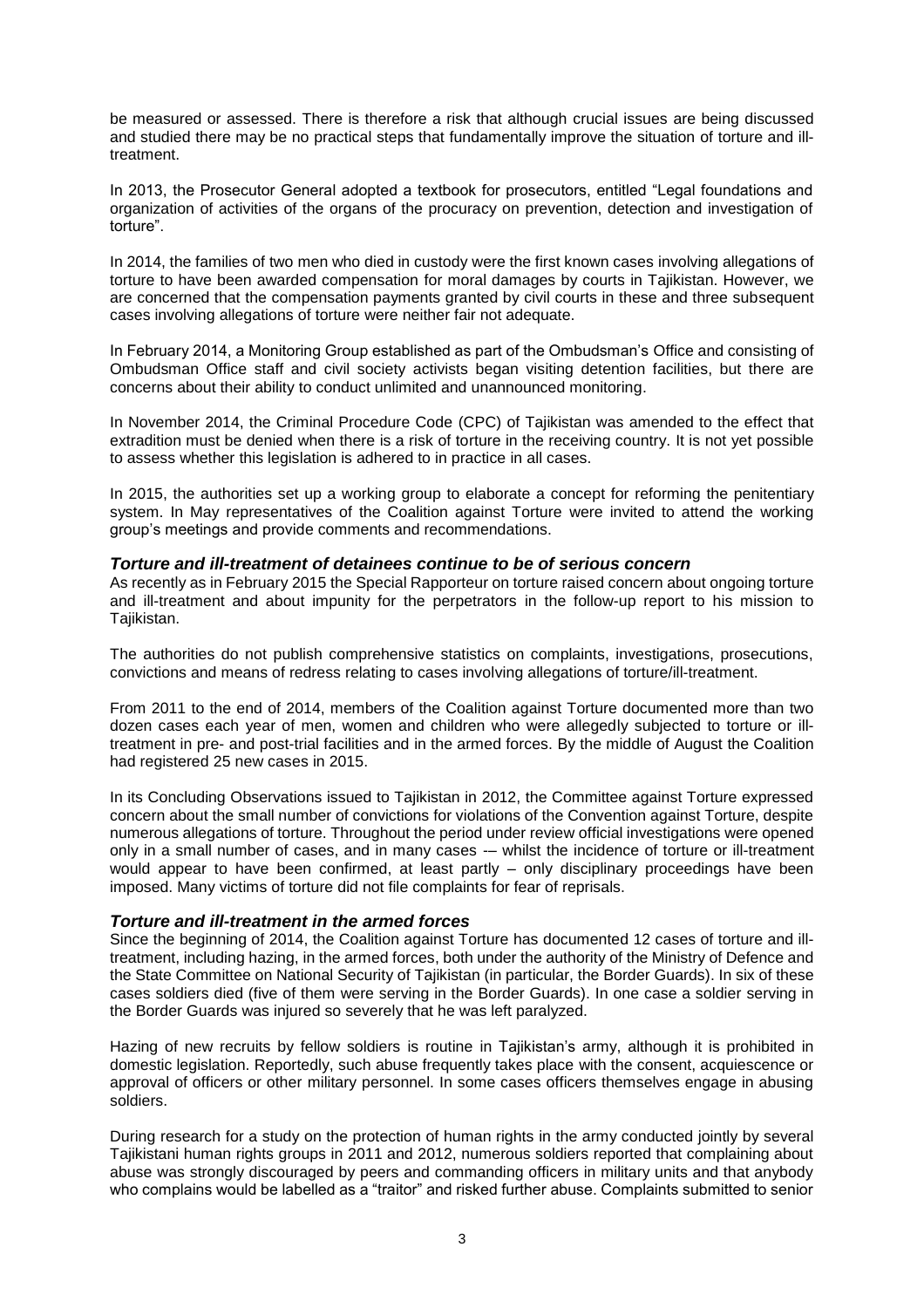officers were usually not investigated. Most soldiers saw beatings, kicking and other abuse as a normal feature of everyday army life.

There are several cases where victims of abuse in the army or their families decided not to keep silent. In some particularly severe cases the Military Prosecutor's Office instigated investigations and perpetrators were brought to justice. The Office informed NGOs in 2012 that it did not publish statistics on complaints, investigations, prosecutions and convictions relating to abuse in the army because such information was considered a state secret. The lack of transparency persists.

The Coalition against Torture is aware of many cases where victims of abuse in the army are not represented by lawyers and in those cases where lawyers are involved, investigators frequently prevent lawyers from accessing important case files.

## *Lack of prompt access to legal safeguards in detention*

*Ensure that administrative detention is subject to the same right to challenge the lawfulness of detention as other forms of detention.* (**Canada**, UPR Recommendation 90.32) *Ensure detainees have prompt access to a lawyer, doctor and family members from the time that they are taken into custody.* (**Turkey**, Recommendation 90.35)

According to cases recorded by the Coalition against Torture in the period under review, the risk of torture remains highest in the period between apprehension and the detainee's registration at the police station. During this period, that can last for hours or even days, detainees are often held incommunicado and effectively deprived of fundamental safeguards.

#### **The beginning of detention and the detention record**

*Amend the Criminal Procedural Code to the effect that detention records have to record the identity of the officers involved in detaining a person, in line with Principle 12 of the Body of Principles for the Protection of All Persons under Any Form of Detention or Imprisonment* (**Czech Republic**, UPR Recommendation 90.30)

Domestic legislation provides detainees with a range of legal safeguards, but it is ambiguous as to when a person is considered a detainee.

In June 2012, the Plenum of the Supreme Court of Tajikistan issued a decision on *The implementation of norms included in criminal and criminal-procedural legislation regarding torture prevention* that, among others, clarified that a person is considered a detainee as soon as he or she is deprived of his or her liberty and entitled to all relevant legal safeguards. However, this decision was principally directed at judges rather than law enforcement officials and is regarded as a recommendation rather than binding law.

In practice, law enforcement agencies and courts typically consider a person a detainee when the detention record is drawn up. Article 94 of the CPC requires officers to draw up a detention record within three hours of the detainee's arrival at the police station. In practice, it is often drawn up several hours, sometimes even days after the de facto apprehension. Detainees and lawyers typically do not have access to the detention record.

Although Tajikistan accepted the recommendation made by the Czech Republic to include in the detention record the identity of the apprehending officers, the CPC has not been amended accordingly. The lack of such a requirement continues to provide the authorities investigating torture allegations with an excuse for claiming it was not possible to establish the identity of the apprehending officer/s.

#### **Providing information about detainees' rights, notifying family and ensuring access to a lawyer**

International standards clearly state that any person should, at the moment of their apprehension and at the commencement of detention or promptly thereafter, be given information on and an explanation of their rights and how to exercise them. However, domestic legislation requires police to inform detainees of their rights only when the detention record is presented to them. The Instruction on Detention of Tajikistan stipulates that detainees must be given a written explanation of their rights. However, lawyers cooperating with the Coalition against Torture have never seen such a document in their clients' case files and the Coalition is not aware of a case where a detainee reported to have been handed this information.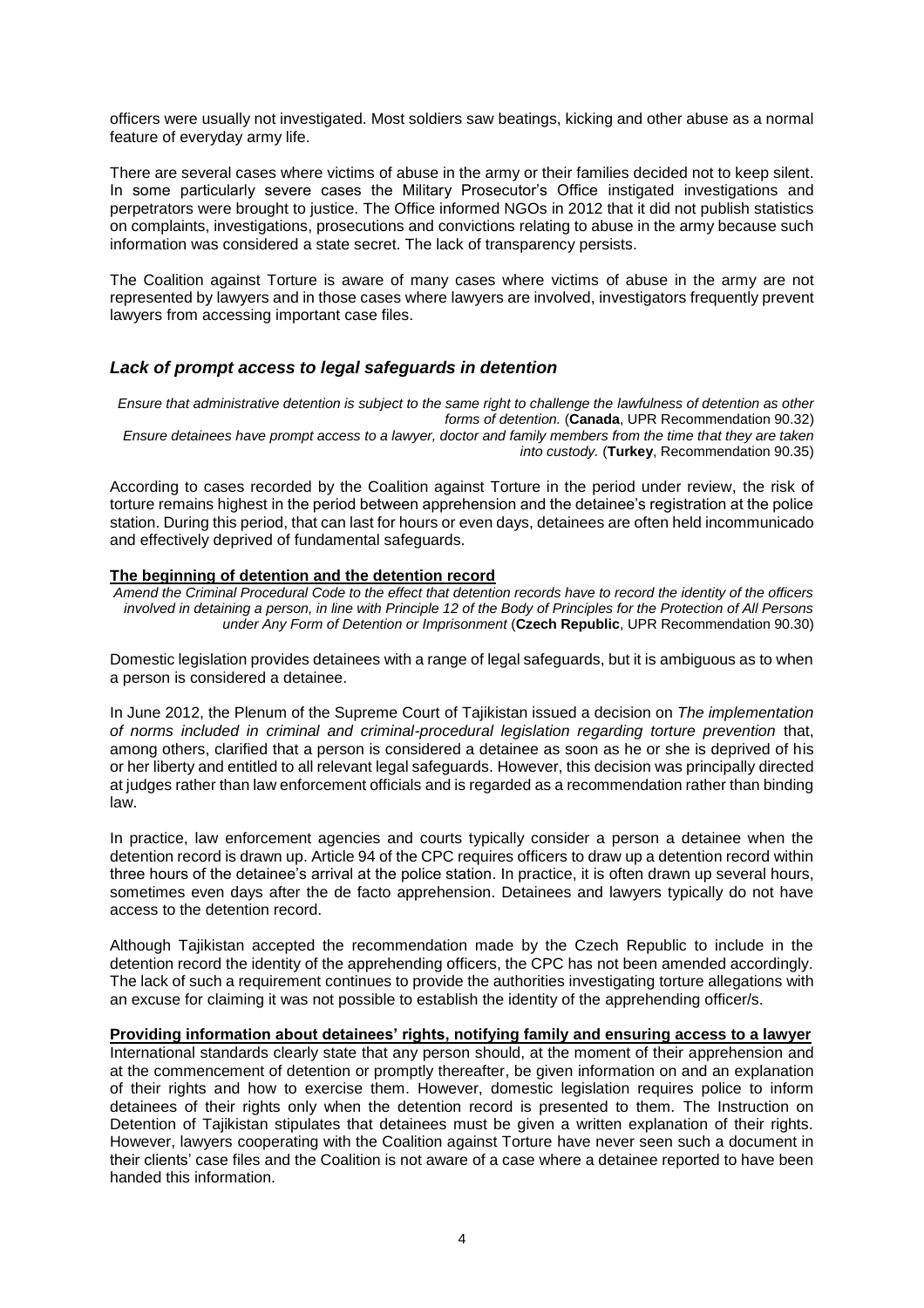The CPC stipulates that family members should be notified of the detention and the detainee's whereabouts within 12 hours of apprehension. We believe that the time limit should be significantly reduced to enable relatives to swiftly hire a lawyer of their choice.

Domestic law does not grant detainees the right to notify their lawyers and relatives of transfers between pre-trial detention facilities or of their removal from detention facilities for the purpose of investigative activities, nor are law enforcement officers under an obligation to inform the relatives. During such transfers or removals detainees are at particular risk of torture or ill-treatment.

In the period under review police investigators often denied independently hired lawyers access to their clients for days and lawyers often saw their clients for the first time at the remand hearing or even later. Lawyers continued to experience obstacles to visit and communicate with their clients in investigationisolation facilities (SIZOs), the detention facilities under the jurisdiction of the Justice Ministry, as SIZO staff often requested a permission by the investigator.

#### **Access to independent medical examinations**

*Establish regular medical examinations of persons deprived of their liberty* (**Austria**, UPR Recommendation 90.34) *Consider the establishment of an independent health service to conduct examinations of detainees upon arrest* 

*and release.* (**Turkey**, Recommendation 90.35)

Medical professionals, who work in Dushanbe's temporary police detention facility (IVS) and in the capital's Anti-Corruption Agency, examine detainees when they are entered into these facilities. They are employed by the Interior Ministry and the Anti-Corruption Agency respectively, thus they lack independence. To our knowledge, other law enforcement agencies and IVS in Tajikistan do not have their own medical personnel. Instead, police usually take detainees to public health clinics where they are examined by doctors or medical attendants of the Ministry of Health before transferring them to an IVS. Medical personnel in SIZOs are supervised by the Ministry of Health but are employees of the penitentiary administration of the Justice Ministry, which runs the SIZOs.

The Coalition against Torture has learnt of many cases in recent years where medical examinations were either not conducted at all or they were not conducted in line with the standards of the Istanbul Protocol. For example, there were cases where medical personnel certified that no injuries were found during the examination even when the detainee complained of police abuse and injuries were visible on the detainee's body. Sometimes examinations were conducted in the presence of police officers. Doctors did not routinely explain to the detainees the purpose of the examination; detainees were not asked for their consent; and detainees were often not given a copy of the examination's results.

Since 2012, the NGO Human Rights Center, a member of the Coalition against Torture, and the USbased NGO Physicians for Human Rights have jointly conducted trainings on standards of the Istanbul Protocol for over 150 professionals, including forensic experts, psychiatrists and medical personnel of closed institutions.

In November 2014, the Ministry of Health adopted a form reflecting the principles contained in the Istanbul Protocol, for use by medical personnel employed by this Ministry when examining detainees. Starting in March 2015, the form has been forwarded to medical institutions obliging medical personnel to use it when examining detainees before they are entered into a police detention facility. The Coalition against Torture is currently monitoring the situation to assess the impact of these recent steps.

#### **Video cameras in temporary detention facilities**

According to the 2015 *Government Information on the Implementation of UPR Recommendations,* the Interior Ministry equipped all IVS in Dushanbe and the corridors of buildings belonging to Interior Ministry agencies with video cameras and this initiative is being spread to other parts of Tajikistan. On 28 April 2015, in the framework of national consultations about the implementation of UPR recommendations in Tajikistan, government representatives reported that cameras had been installed in four facilities of the Interior Ministry in Dushanbe, including the capital's IVS. The State Committee on National Security, the Drug Control Agency and the Anti-Corruption Agency also reported to have installed cameras, but gave no details.

In recent months several lawyers petitioned that videorecordings relevant to their clients be made available to them. They were told that the recordings had not been saved, that no recordings had been made because the light was not working at the time, or that lawyers were not entitled to view them.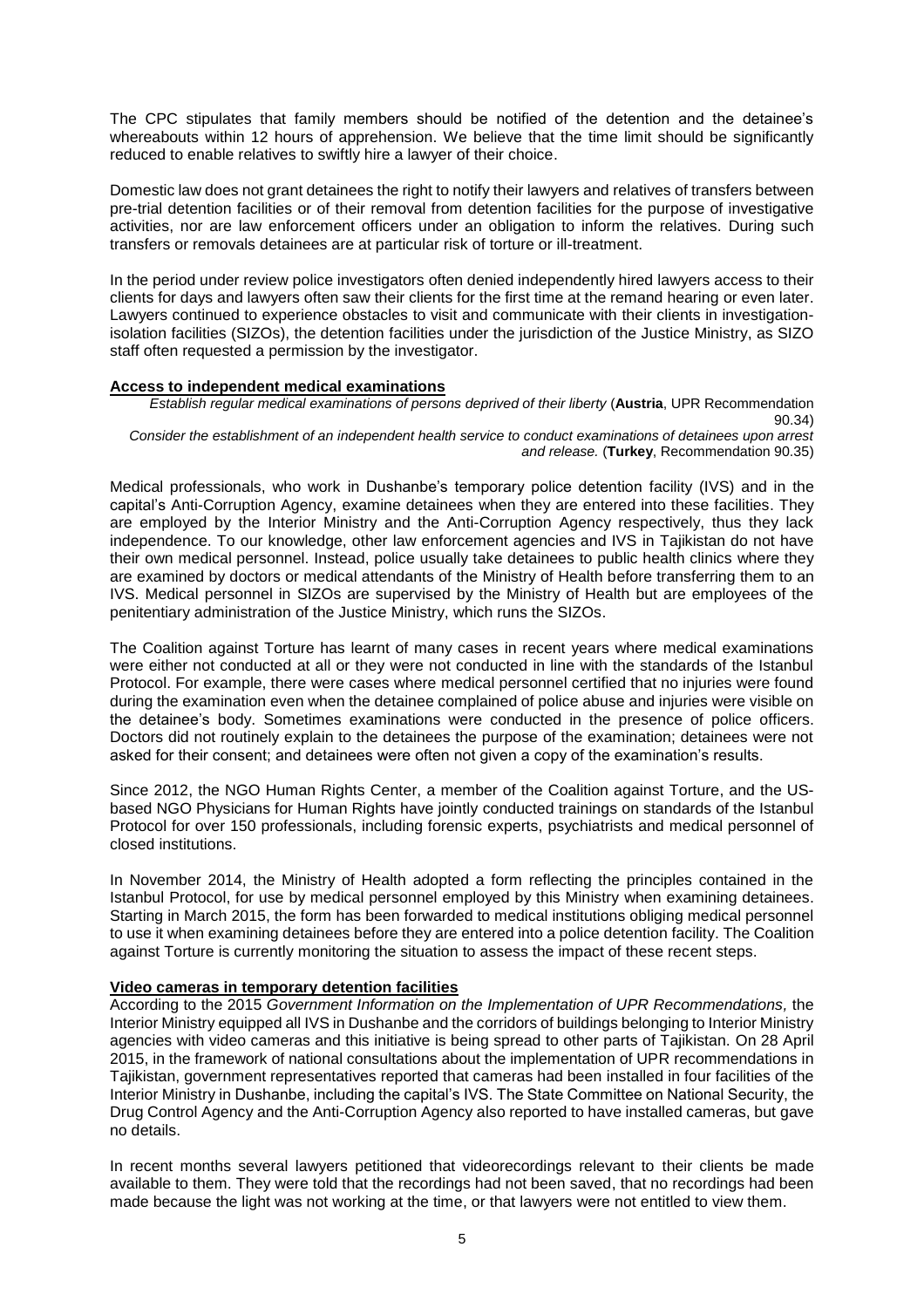#### **Remand hearings**

 $\overline{a}$ 

UN bodies and mechanisms recommended Tajikistan to ensure that detainees are brought before a judge no later than 48 hours after they are apprehended. However, the CPC continues to stipulate that remand hearings should take place within 72 hours after a person is taken into custody. In practice, detainees are often brought before a judge later than the 72-hour limit.

Domestic legislation does not require judges at remand hearings to ask detainees how they were treated in custody. In those cases where detainees make allegations of torture or ill-treatment at remand hearings, judges usually do not request an investigation into the allegations.

#### *Independent monitoring of detention facilities crucial*

*Grant the ICRC full access to closed institutions (Austria, UPR Recommendation 90.34)<sup>2</sup>* 

Tajikistan has not yet ratified the Optional Protocol to the Convention against Torture (OPCAT) and has thus not committed itself to setting up a National Preventive Mechanism (NPM), often citing financial limitations. According to the March 2015 document *Government Information on the Implementation of UPR Recommendations*, a Justice Ministry working group studied the question of ratifying OPCAT and establishing an NPM and concluded that "further analysis of all aspects" is needed and that the experience of other state parties to OPCAT should be studied.

The International Committee of the Red Cross (ICRC) has not had access to detention facilities in Tajikistan for the purpose of monitoring since 2004.

In February 2014, a Monitoring Group established as part of the Ombudsman's Office and consisting of Ombudsman Office staff and civil society activists began visiting detention facilities. The Group does not have access to all relevant information and records and some members reported that, in some cases, the administration of the detention facility appeared to have been informed of their visit in advance, although, since early 2015, no advance notification is required. When the Monitoring Group receives allegations of torture in a specific case and wants to visit urgently, the administration of the detention facility typically only admits Ombudsman Office staff and denies access to the Group's civil society members.

Independent monitoring of detention facilities is not regulated in domestic legislation and, besides their participation in the framework of the Monitoring Group, human rights defenders are not permitted to enter detention facilities to conduct independent monitoring.

## *Evidence extracted under duress routinely used in court*

*Harmonize domestic legislation in order that statements obtained under torture are not used as evidence in legal proceedings* (**Mexico**, UPR Recommendation 89.1).<sup>3</sup>

The CPC of Tajikistan stipulates that "evidence obtained during the inquiry and preliminary investigation by way of force, pressure, causing suffering, inhuman treatment or other illegal methods, is invalid and cannot form the basis of an accusation." In recent years judges have more freqeuently ordered prosecutors to investigate allegations of torture/ill-treatment, but it is believed that these investigations are not conducted thoroughly, impartially and independently and lawyers representing the alleged victim do not have access to documents relating to the investigation. NGOs are not aware of a single case where prosecutors confirmed that torture had taken place, although the evidence appeared to have been compelling in at least some of the cases. In other cases, when defendants complained about torture, judges simply dismissed the allegations without further checking or summoned the police officers accused of torture to testify. When they denied the allegations, the judge's review of the torture allegations was closed and no further inquiries were made.

## *Failure to conduct prompt, thorough, impartial and independent investigations into all credible allegations of torture*

*(E)nsure prompt and credible investigations into all allegations of torture including deaths in custody* (**Slovakia**, UPR Recommendation 88.26). *Ensure prompt, impartial and full investigations into all complaints and all* 

<sup>&</sup>lt;sup>2</sup> In the February 2012 UPR Addendum the Tajikistani authorities stated they considered this recommendation already implemented.

<sup>&</sup>lt;sup>3</sup> In the 2012 UPR Addendum the authorities stated they considered this recommendation already implemented.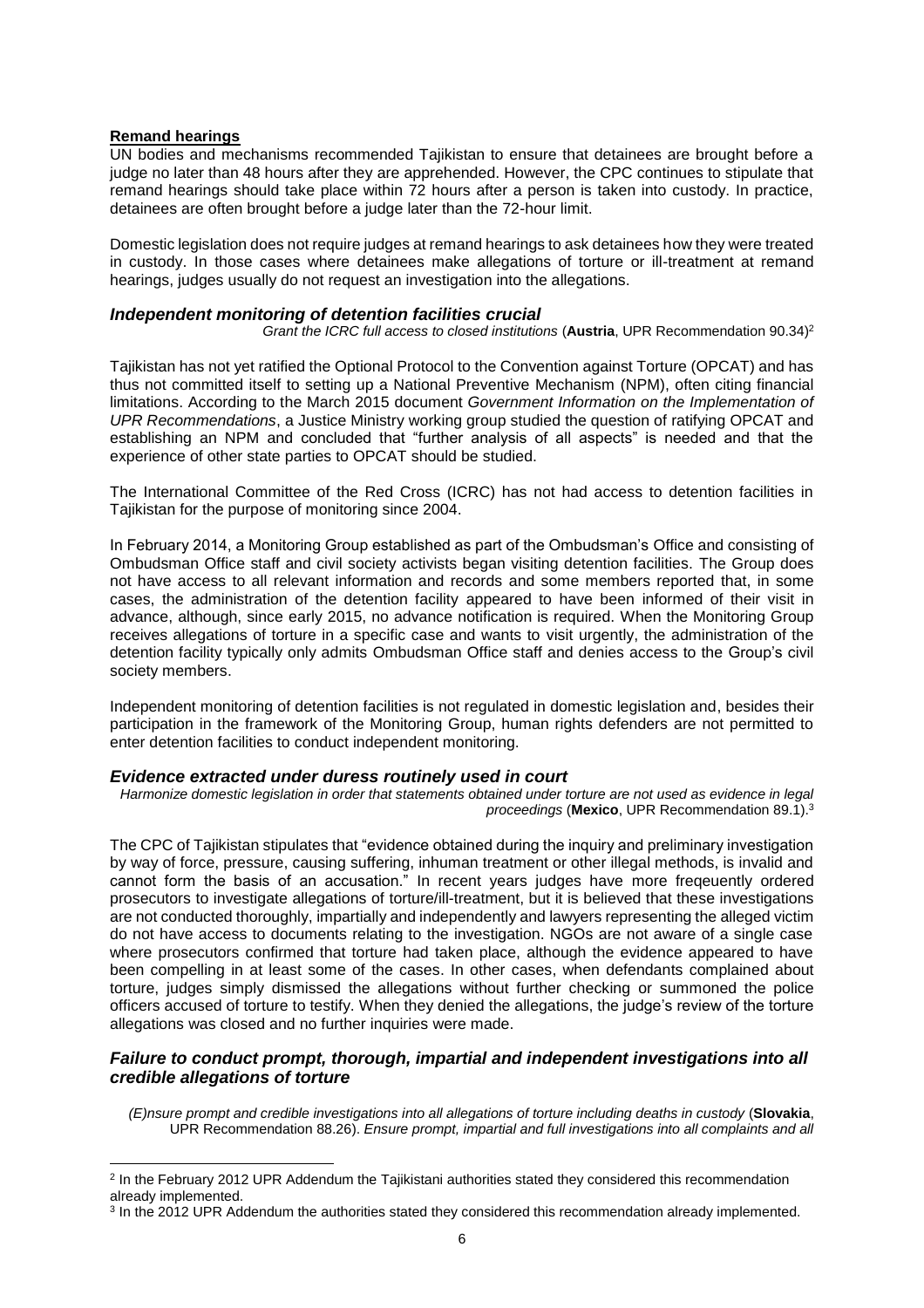*instances of deaths in custody* (**Czech Republic**, Recommendation 88.48). *Ensure impartial investigations into all instances of death in custody* (**Poland**, Recommendation 88.48). *Conduct independent, impartial and transparent*  investigations into all human rights allegations, such as those raised by the Human Rights Committee and Special *Rapporteur mandate holders, with a view towards ensuring against impunity* (**Thailand**, Recommendation 90.36).

*Establish an independent complaints mechanism for persons held in custody* (**Poland**, UPR Recommendation 88.49). *Establish (...) independent mechanisms to investigate and prosecute (...) cases (related to torture)* (**Canada**, Recommendation 88.24).

According to the *Government Report on the Implementation of Action Plan on Torture*, the Prosecutor General's Office set up a working group to examine recommendations on establishing an independent mechanism to carry out investigations into allegations of torture/ill-treatment. The Prosecutor General's Office stated that no separate mechanism was currently needed considering the "very insignificant" number of torture complaints.

However, NGO monitoring demonstrates that torture and ill-treatment occur frequently in Tajikistan (see the NGO statistics above) and the groups that have produced this submission are concerned that criminal proceedings against officials accused of torture or ill-treatment often appear to be perfunctory, which perpetuates the cycle of impunity for these violations.

In Tajikistan complaints of torture/ill-treatment in detention are examined by the internal security services of the Interior Ministry, the State Committee on National Security or other law enforcement agencies – if they are submitted to these very agencies that are implicated in the complaint – or by prosecutors. If the internal security services' preliminary investigation does not find evidence of abuse that they consider requires the opening of a criminal case, domestic legislation does not oblige them to forward the case information to the Prosecutor's Office.

Since Article 143-1 was introduced to the Criminal Code in 2012 prosecutors have led the investigations in all five cases that have since been opened under this Article. However, domestic legislation has not yet been amended to reflect this practice. Most cases involving allegations of torture or ill-treatment continue to be opened under other articles of the Criminal Code such as "abuse of authority", "exceeding official authority" or "negligence" or, in cases from the armed forces, "violating the code of military conduct" or "abuse of authority or duty". In all these cases investigations are carried out by the agency that conducted the preliminary investigation.

When prosecutors initiate torture investigations, they lead the investigation, but domestic legislation permits them to order police to undertake investigative activities and gather evidence. Prosecutors and policemen from the same regions often have close professional and sometimes even personal links. This clearly hinders the possibilities for impartial and independent investigations to be conducted.

In those cases where torture is alleged or revealed during the court hearing prosecutors have an inherent conflict of interest. The law envisages that prosecutors carry out both the function of criminal prosecution and that of supervision over the legality of the investigative process. Within the function of criminal prosecution, the prosecutor presents indictments in courts that are frequently based on information provided by law enforcement agencies. By revealing violations (including torture) that took place during their investigative activities, the prosecutor undermines the legitimacy of the collected evidence and weakens the arguments presented in the indictment.

## *Perpetrators often not punished adequately*

Although Article 143-1 ("torture") introduced a definition of torture into the Criminal Code that is in line with that contained in the Convention against Torture, penalties under the Article are not commensurate with the severity of the crimes committed. In November 2012, the Committee against Torture recommended Tajikistan to "amend article 143-1 of the Criminal Code to ensure that sanctions for the offence of torture reflect its grave nature, as required by article 4 of the Convention" (Para. 6). However, to date, no such amendments have been made.

Cases relating to torture or ill-treatment in the army are not opened under Article 143-1, but under Articles 373 ("violating the code of military conduct") or Article 391 ("abuse of authority or duty") that are contained in the section "Crimes against Military Service" of the Criminal Code. We are concerned that the maximum penalties contained in these articles are not commensurate with the severity of the crimes committed.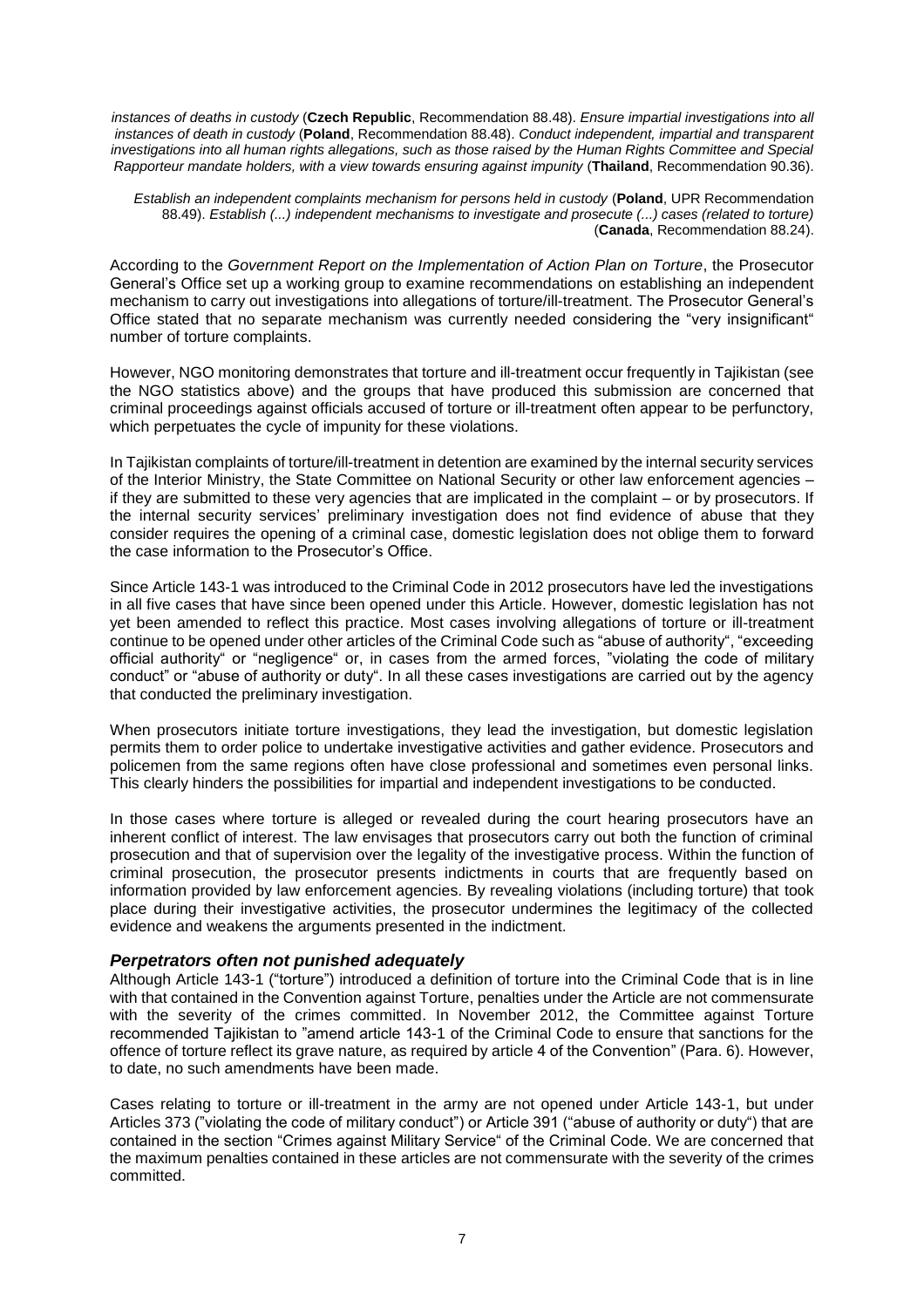Domestic legislation does not exclude perpetrators of torture or ill-treatment from benefitting from prisoner amnesties and we are aware of several cases in recent years where torturers were released from prison following such amnesties or had their sentences reduced.

We are also concerned that Tajikistani legislation contains a statute of limitations applicable to the crimes of torture and ill-treatment, which is strictly forbidden under international law.

#### *Failure to provide comprehensive reparation to victims of torture*

We are aware of five cases involving torture allegations where compensation was awarded for moral damages by civil courts in Tajikistan, but we believe that the amounts are neither fair nor adequate. In two of these cases, the victims (Safarali Sangov and Bahromiddin Shodiev) died in custody in 2011 and their families received 46,500 Somoni (approx. 6,640 EUR) and 14,579.30 Somoni (approx. 2015 EUR) respectively. In 2015, civil courts awarded compensation for moral damages in three further cases. Shakhbol Mirzoev, who was tortured so severely that he was left paralyzed, was granted 20,000 Somoni (approx. 2,900 EUR) by a court in May 2015. On 6 August, the Military Collegium of the Supreme Court cancelled the decision and returned the case to the Military Court of Dushanbe for a new review. Torture victim Khushvakht Kayumov was granted a compensation of 16,000 Somoni (approx. 2,300 EUR) and the parents of Nazomiddin Khomidov, who died in custody in 2014, was granted 5,000 Somoni (approx. 710 EUR).

To our knowledge, other forms of reparation such as measures of satisfaction and guarantees of nonrepetition have not been made available to victims in Tajikistan and legislation does not provide for such measures. Rehabilitation programmes are offered by NGOs, using their own financial resources.

## *Need to cooperate with civil society*

Engage civil society in the UPR follow-up process (**Poland**, UPR Recommendation 88.9).

As mentioned in the section "Overview of key developments and positive steps taken by the authorities", the authorities invited representatives of the Coalition against Torture to join two working groups, one on the Istanbul Protocol, the other on reforming the penitentiary system.

Through the 2015 *Government Report on the Implementation of Action Plan on Torture* and the *Government Information on the Implementation of UPR Recommendations* the NGO Coalition learnt of the existence of several other working groups tasked with discussing or studying recommendations made by international human rights bodies.

For example, the Justice Ministry set up a group on the application of prisoners amnesties to people convicted under Article 143-1 ("torture") of the Criminal Code. It also established a group on possible legislative amendments pertaining to data to be included in detention records. The Prosecutor General's Office established a working group on notifying the detainee's relatives. Additionally, the Office set up a group to examine "the possibility of setting up a new organ to review complaints and statements of torture victims or to designate an existing structure and endow it with the authority to deal with this question".

We believe that these working groups should engage in broad consultations with civil society organizations with relevant expertise in order to provide recommendations and comments on relevant draft legislation.

More generally, the NGOs jointly producing this submission are alarmed at the increasing pressure faced by NGOs in Tajikistan that limits the space within which they can operate. We are particularly concerned about amendments to the Law on Public Organizations that were adopted on 8 August 2015 and ongoing checks of scores of NGOs, including members of the Coalition against Torture, by the Tax Committee, the Labour Inspection and prosecutors. We are concerned that these checks may be aimed at intimidating and silencing the most active NGOs.

## **RECOMMENDATIONS FOR ACTION FOR THE STATE UNDER REVIEW**

The organizations that produced this submission urge the members of the Human Rights Council to call on Tajikistan during the second cycle of the UPR to implement the following recommendations:

#### **General recommendations:**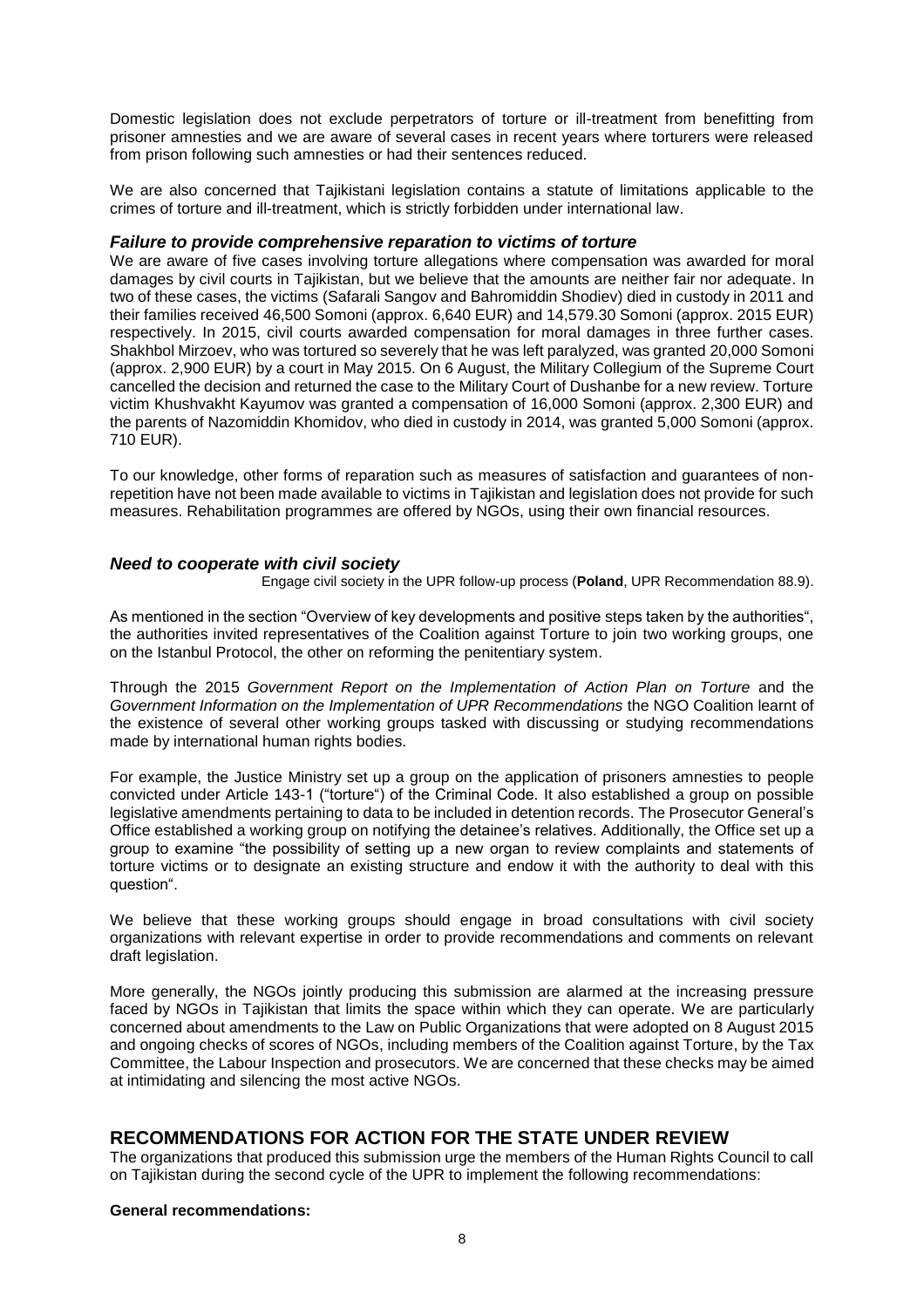- The President and/or other senior government officials should publicly state that torture and illtreatment are strictly prohibited in all contexts including in detention and in the armed forces and that those responsible for such crimes will be brought to justice.
- Incorporate concrete measures into the Action Plan against Torture and designate timelines, authorities responsible for oversight, as well as measurable indicators for implementation and accountability.
- Publish comprehensive statistics on complaints, investigations, prosecutions, convictions and means of redress relating to cases involving allegations of torture/ill-treatment, including in the army.

### **Ensuring access to legal safeguards in detention:**

- Clarify in domestic legislation that a person is considered a detainee as soon as he/she is deprived of liberty.
- Amend the CPC to ensure that it explicitly provides, from the moment of deprivation of liberty, for the right to notify a third person, access to a lawyer of choice and ensure that detainees are informed of these rights at the moment of de facto apprehension.
- Amend the CPC to ensure that police include the names of the apprehending officers in the detention record and amend domestic legislation accordingly.
- Amend the CPC to ensure that detainees have the right to notify their lawyers and relatives of transfers between pre-trial detention facilities or of their removal from detention facilities for the purpose of investigative activities.
- Ensure that lawyers have unhindered access to their clients at all stages of detention and in all detention facilities. In particular, ensure that access is not subject to permission by the investigator.
- Ensure that, shortly after apprehension, all detainees undergo a medical examination by independent medical personnel that is conducted in line with the standards of the Istanbul Protocol.
- Ensure, in addition, that independent medical examinations are provided when requested by the detainee and not solely when permitted or requested by officials.
- Amend the CPC to ensure that remand heardings take place no longer than 48 hours after apprehension. *(This recommendation is in line with recommendations made by the Human Rights Committee and the Special Rapporteur on torture).*
- Oblige judges at remand hearings to inquire into the detainee's treatment in custody and to order an effective investigation if the detainee complains about torture or ill-treatment or if there is any other indication that he or she may have been subjected to such treatment.

## **Independent monitoring of detention facilities:**

- Ratify OPCAT and establish an effective National Preventive Mechanism.
- In the meantime, grant unimpeded access to the ICRC and expert independent NGOs working to prevent torture in Tajikistan, to all places of detention as well as to conscription commissions and military units.

#### **Excluding evidence extracted under torture:**

 Ensure that any statement or confession elicited as a result of torture or ill-treatment is not used as evidence in any proceedings except those brought against the alleged perpetrators.

#### **Investigating allegations of torture effectively:**

- Introduce legislation to create and fund an independent body endowed with sufficient authority and competence to conduct prompt, thorough and independent investigations into allegations of torture and ill-treatment.
- In the meantime, establish dedicated units of prosecutors responsible for carrying out all investigations into allegations of torture and ill-treatment, no matter whether they are opened under Article 143-1 or other articles of the Criminal Code, and amend legislation accordingly.
- Suspend any law enforcement officer who is under investigation for having committed acts of torture or ill-treatment, for the duration of the investigation.

#### **Punishing perpetrators adequately:**

- Legislate that perpetrators of torture or ill-treatment are excluded from prisoners amnesties.
- Abolish the statute of limitations with regard to torture and ill-treatment.